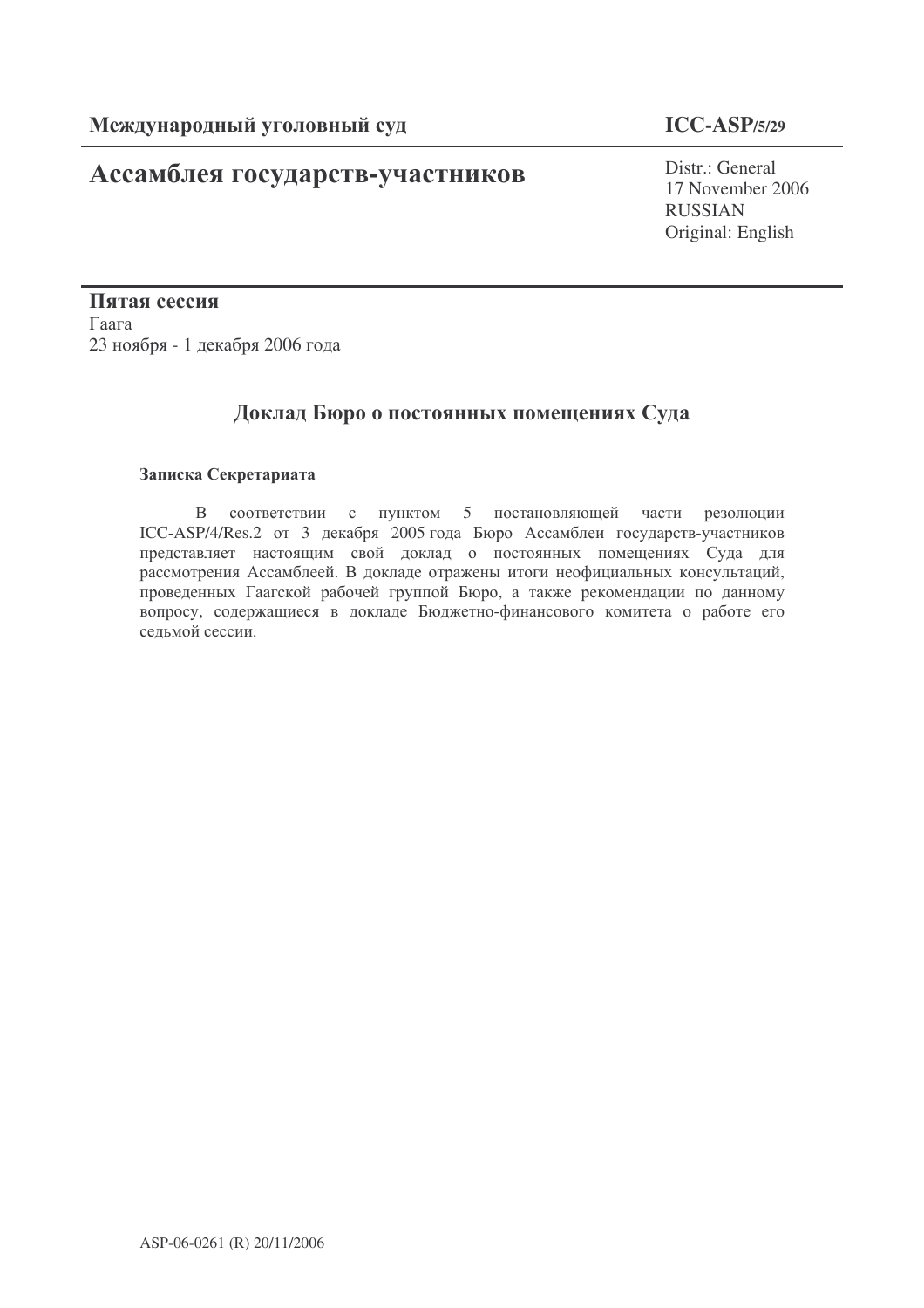## Доклад Бюро о постоянных помещениях Суда

В декабре 2004 года Бюро Ассамблеи государств-участников Римского статута  $1.$ Международного уголовного суда («Бюро») постановило учредить две постоянные рабочие группы – одну в Нью-Йорке и одну в Гааге – в соответствии с резолюцией ICC-ASP/3/Res.8.

 $2.$ 14 февраля 2006 года Бюро повторно учредило эти две рабочие группы и утвердило круг их ведения. Мандат Гаагской рабочей группы включал, помимо прочего, вопрос о постоянных помещениях Суда.

 $\overline{3}$ . Что касается вопроса о постоянных помещениях Суда, то в пункте 5 постановляющей части резолюции ICC-ASP/4/Res.2 Ассамблея рекомендовала, чтобы Бюро Ассамблеи и Бюджетно-финансовый комитет «продолжили заниматься этим вопросом и представили пятой сессии Ассамблеи государств-участников доклад по вопросу о постоянных помещениях Суда».

 $4.$ В период с 23 февраля по 8 ноября 2006 года Гаагская рабочая группа провела 13 совещаний. На семи из этих совещаний Рабочая группа обсуждала, помимо прочего, вопрос о постоянных помещениях. В работе совещаний принимали участие представители государства пребывания и Суда.

Координаторами по вопросу о постоянных помешениях с 5 апреля по 15 августа  $5<sub>1</sub>$ являлись посол Жильберту Вернье Сабоя (Бразилия), а с 23 октября - г-н Масуд Хусейн (Канада). Кроме того, помощь в организации дискуссий по этому вопросу оказывали два заместителя Председателя Ассамблеи - посол Эрвин Кубеш (Австрия) и посол Хленгиве Мкхизе (Южная Африка), а также координаторы Гаагской рабочей группы посол Колин Сордз (Канада) и посол Сандра Фуэнтес-Берен (Мексика).

 $6<sub>1</sub>$ Гаагская рабочая группа провела двухдневное совещание по вопросу о постоянных помещениях с экспертами, прибывшими из столиц различных государств. Это совещание, в котором могли принять участие представители всех государствучастников, прошло 21 и 22 сентября 2006 года в министерстве иностранных дел Нидерландов. Суд и государство пребывания организовали для всех заинтересованных делегатов и экспертов посещение комплекса «Арк» («Арк»), помещений Международного уголовного трибунала по бывшей Югославии (МТБЮ) и территории Александерказерне.

 $7<sub>1</sub>$ Рабочая группа рассмотрела различные документы и неофициальные материалы, а также документы, представленные Судом и государством пребывания, по вопросу о постоянных помещениях. Основная часть этой информации изложена во всеобъемлющем докладе о ходе работы по вопросу о будущих постоянных помещениях Международного уголовного суда (ICC-ASP/5/16).

5 октября 2006 года координатор Гаагской рабочей группы препроводил Бюро 8. неофициальный промежуточный доклад о постоянных помещениях, который включал нижеследующее:

доклад, который был подготовлен послом Колином Сордзом и послом a) Жильберту Вернье Сабоя в их бывшем качестве координатора Рабочей группы и координатора по постоянным помещениям, соответственно, и принят Рабочей группой на ее десятом совещании 4 октября; и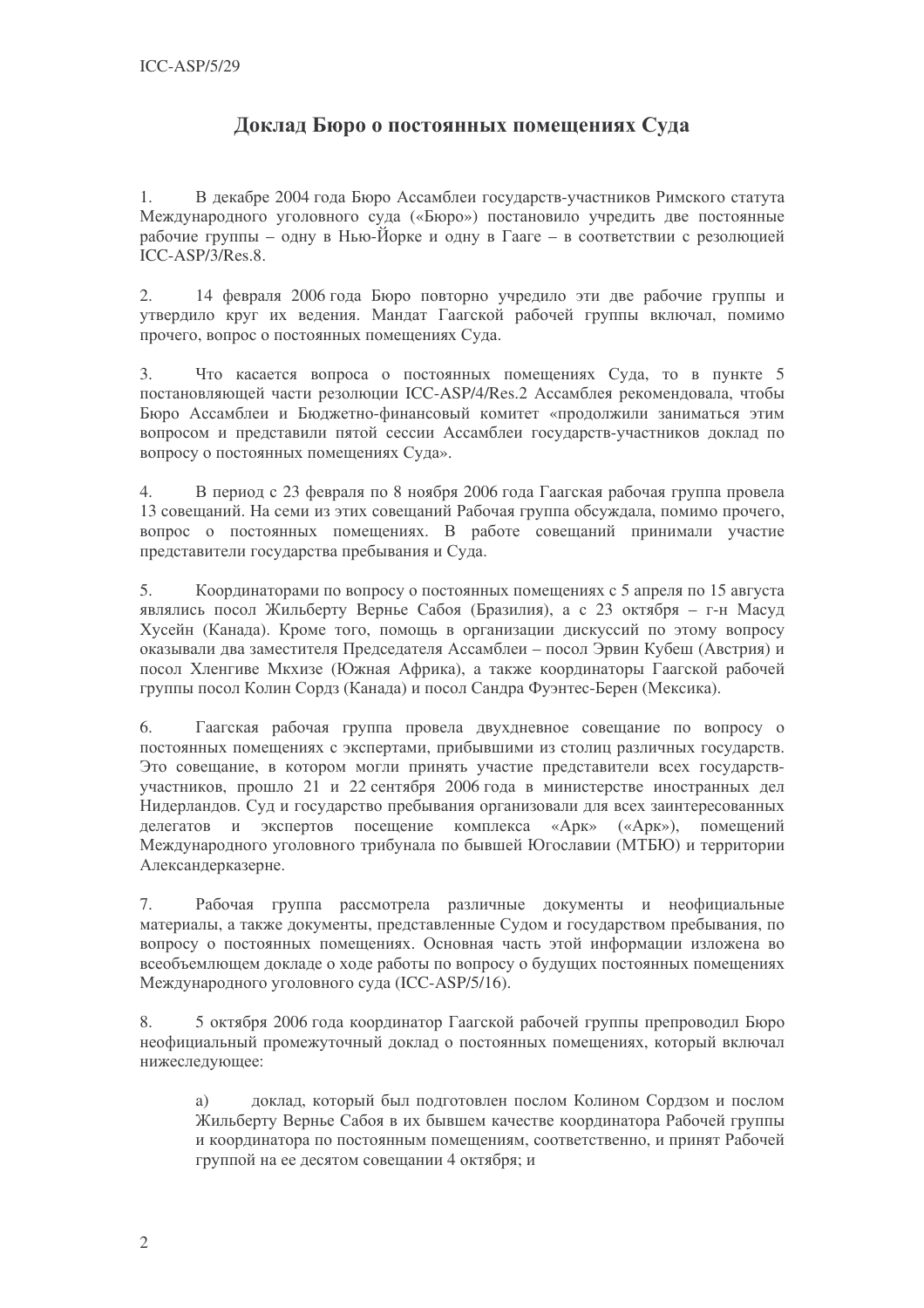подготовленное заместителями Председателя Ассамблеи государств $b)$ участников неофициальное резюме итогов совещания экспертов по вопросу о постоянных помещениях, которое было проведено Рабочей группой 21 и 22 сентября.

9. Настоящий доклад и проект резолюции, содержащийся в приложении к нему, представляются на рассмотрение Ассамблее государств-участников.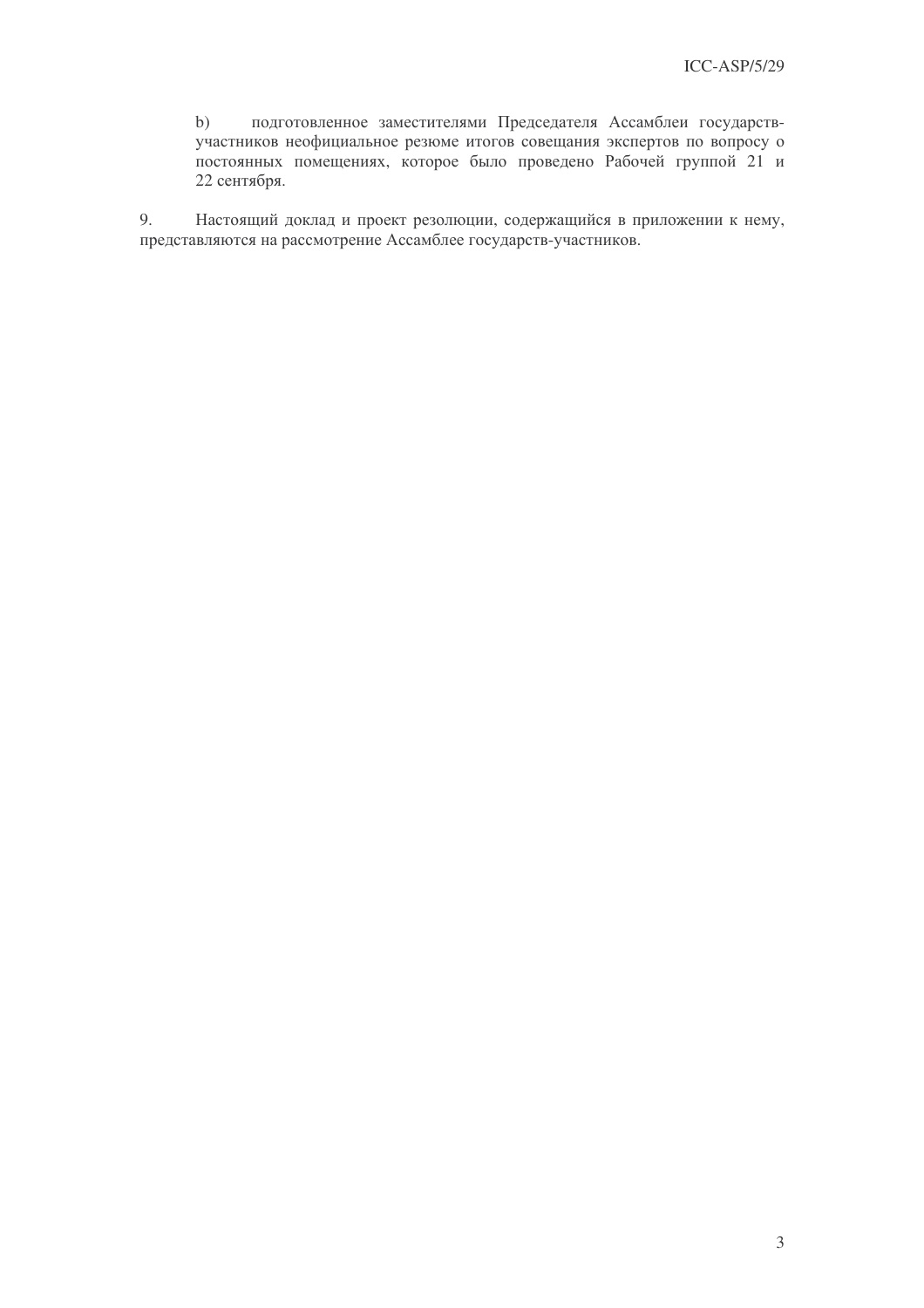#### Приложение

#### Проект резолюции о постоянных помещениях

Ассамблея государств-участников,

ссылаясь на резолюцию ICC-ASP/4/Res.2, в которой подчеркивается, что «Суд является постоянным судебным учреждением и как таковой нуждается в функциональных постоянных помещениях, которые давали бы Суду возможность эффективно выполнять свои обязанности и отражали бы значение Суда в борьбе с безнаказанностью», и рекомендуется «с учетом рекомендации Комитета, содержащейся в пункте 86 его доклада о работе его пятой (ICC-ASP/4/27), чтобы Бюро Ассамблеи и Комитет продолжили заниматься этим вопросом и представили пятой сессии Ассамблеи государств-участников доклад по вопросу о постоянных помещениях Суда»;

напоминая о рассмотрении трех вариантов постоянного размещения Суда, а именно: 1) лальнейшее пребывание в нынешних помешениях (злание «Арк»); 2) переезд в помещения Международного уголовного трибунала по бывшей Югославии; и 3) строительство специальных помещений на территории Александерказерне;

ссылаясь далее на первоначальное предложение государства пребывания, согласно которому помещения были предоставлены бесплатно до 2012 года, и последующее предложение государства пребывания, содержащееся в письме министерства иностранных дел государства пребывания от 25 января 2006 года на имя Председателя Ассамблеи государств-участников<sup>1</sup>;

принимая к сведению доклад Бюро о постоянных помещениях Суда (ICC-ASP/5/29), в котором упоминается неофициальный промежуточный доклад о постоянных помещениях, содержащий вывод о том, что третий вариант, вероятно, обеспечит бо́льшую гибкость с точки зрения планирования и расходов;

подчеркивая, что помещения Суда должны отвечать потребностям различных заинтересованных сторон в плане функциональности, гибкости (как в области строительства, так и в области расходов), адаптируемости, безопасности, характера и своеобразия и что проект должен учитывать эти требования;

учитывая доклады Бюджетно-финансового комитета о работе его шестой<sup>2</sup> и седьмой<sup>3</sup> сессий;

просит Международный Суд без ущерба для прерогативы Ассамблеи в  $1$ отношении принятия окончательного решения по вопросу о том, где будет постоянно размещаться Суд, в настоящее время сосредоточить свое внимание исключительно на варианте 3 - строительство специальных помещений на территории Александерказерне - с тем, чтобы Ассамблея могла принять обоснованное решение на своей следующей сессии;

 $^1$ Официальные отчеты Ассамблеи государств-участников Римского статута Международного уголовного суда, четвертая сессия, Гаага, 28 ноября - 3 декабря 2005 года (издание Международного уголовного суда, ICC-ASP/4/32), приложение IV.

<sup>&</sup>lt;sup>2</sup> ICC-ASP/5/1, пункты 31-45.

<sup>&</sup>lt;sup>3</sup> ICC-ASP/5/23 и Add.1, пункты 106-113.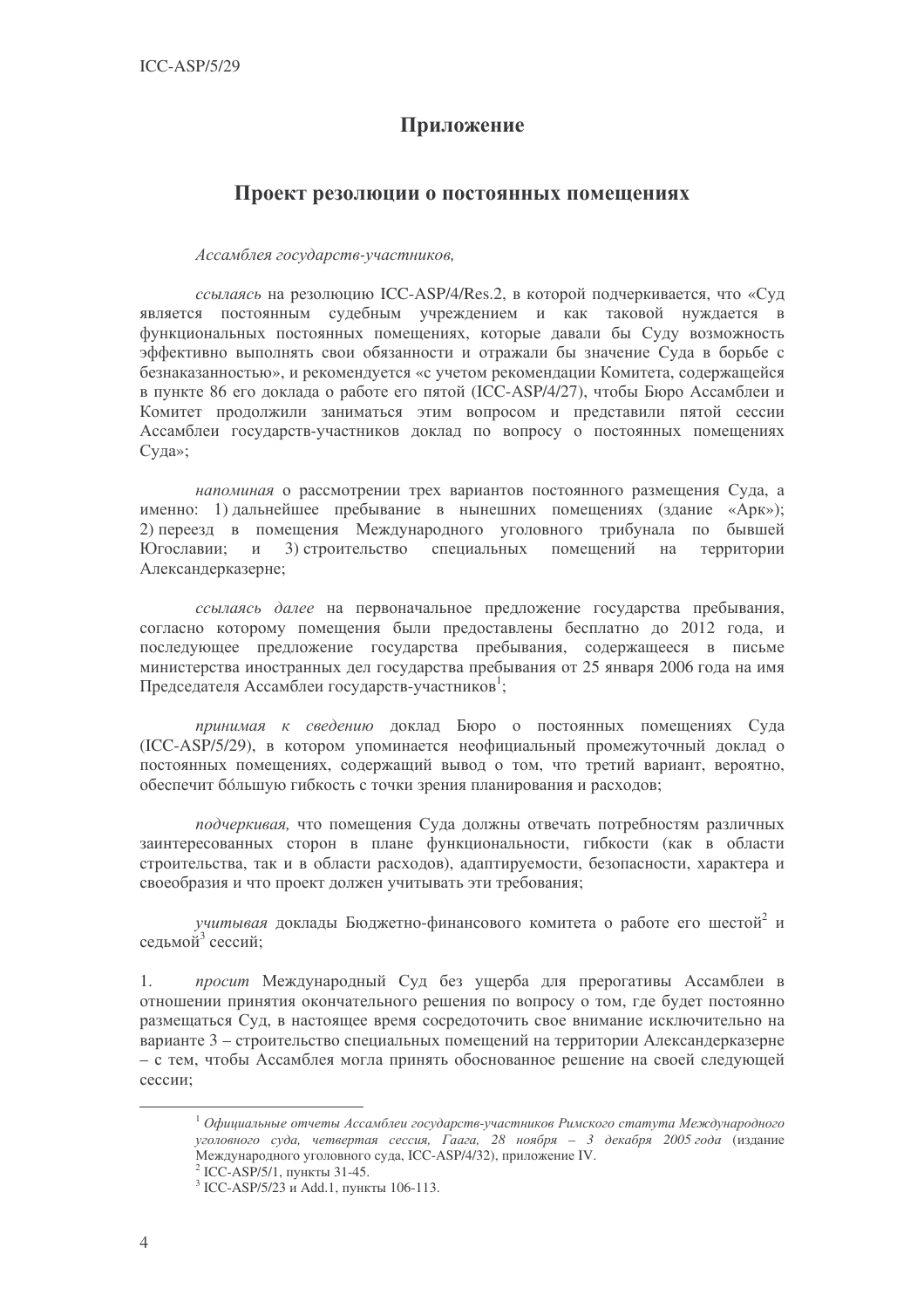просит Суд с целью обеспечения возможности для рассмотрения Бюджетно-2. финансовым комитетом на его восьмой сессии в 2007 году соответствующих вопросов:

как можно скорее завершить подготовку подробного функционального a) технического задания, которое будет включать требования его пользователей и к различной требования безопасности, отражающие адаптируемость численности персонала;

подготовить в консультации с государством пребывания смету расходов  $b)$ по проекту;

ПОЛГОТОВИТЬ консультации  $\mathbf{c}$ государством пребывания  $\mathcal{C}$ )  $\mathbf{B}$ предварительный график с указанием моментов принятия ключевых решений, резюме вопросов, касающихся планирования и получения разрешений, и стратегию планирования для площадки с описанием возможных модульных подходов к решению проблемы адаптируемости:

 $3.$ просит государство пребывания с целью обеспечения возможности для проведения рассмотрения Бюджетно-финансовым комитетом на его восьмой сессии в 2007 году представить дальнейшую информацию о предложениях по финансированию и землеотводу, содержащихся в последующем предложении государства пребывания, включая возможные варианты и методы регулирования предлагаемого кредита и решения любых юридических вопросов, касающихся разделения права собственности на землю и на предлагаемые здания, а также других вопросов, которые будут обсуждаться совместно государством пребывания и Судом;

 $4.$ просит Бюро рассмотреть информацию, испрашиваемую в пунктах 2 и 3, и выявить любые пробелы или другие проблемы, вызывающие озабоченность у Суда и государства пребывания, с тем чтобы данная информация была дополнена до необходимого уровня;

 $5<sub>1</sub>$ просит государство пребывания в консультации с Бюро и Судом предложить основу, критерии, юридические параметры и условия и формы проведения международного конкурса на лучшую концепцию архитектурного проекта, включая любые критерии и процесс предварительного обзора;

6. уполномочивает Бюро в том случае, если оно будет удовлетворено информацией, представленной согласно пунктам 2, 3 и 5, санкционировать начало международного процесса предварительного отбора архитекторов, который будет осуществляться государством пребывания;

просит Бюро в консультации с Судом и государством пребывания подготовить  $7\overline{ }$ варианты структуры руководства проектом с указанием соответствующих ролей и обязанностей Ассамблеи, Суда и государства пребывания;

8. просит Бюро подготовить варианты эффективного участия Ассамблеи государств-участников в структурах руководства проектом и надзора за его осуществлением:

9. просит Суд создать и укомплектовать штатами структуру Суда для управления проектом по линии программы 5200 предлагаемого бюджета по программам на  $2007 \text{ for}^{4}$ :

 $4$  ICC-ASP/5/9, Corr.1 (English only)  $\mu$  Corr.2.